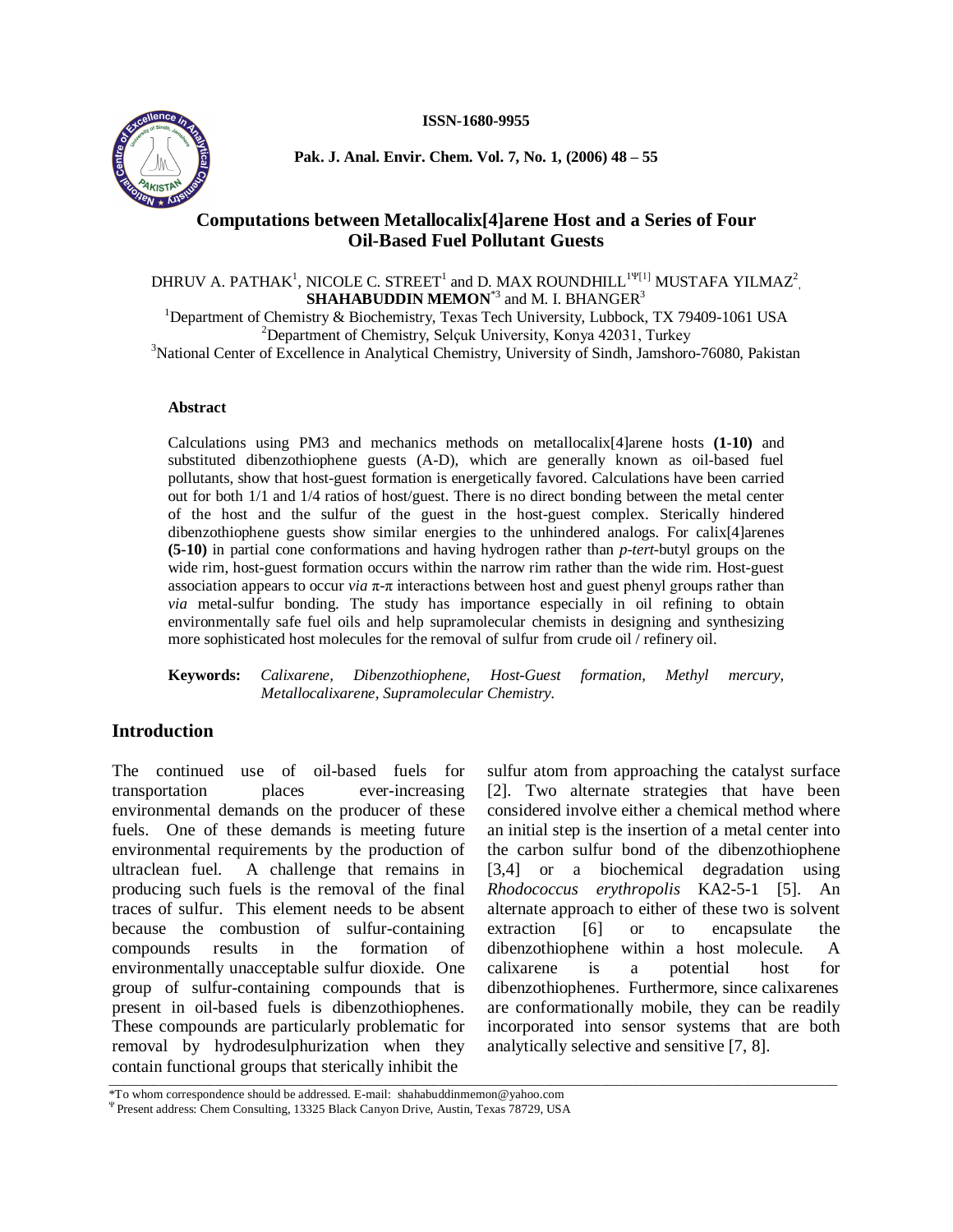Calixarenes are cyclic oligomers obtained by a condensation reaction between *p-tert* butylphenol and formaldehyde. Calixarenes are like crowns in that they are pre-organized complexants for metal ions. Unlike porphyrins, however, calixarenes are not fully conjugated, and their three-dimensional structure leads to cavities within the molecular framework [9]. Calixarenes are conformationally mobile, and the extreme structures for the calix[4]arenes have been termed the cone (uuuu), the partial cone (uuud), the 1,3 alternate (udud) and the 1,2-alternate (uudd) conformation [10-12]. Each of these conformers can act as a host molecule to uncharged aromatic molecules as guests [13-16], and each has a cavity within both the wide and the narrow rim. Because of the conical geometry of the calix[4]arene structure, the volume of the wide rim cavity is greater than that of the narrow rim [9]. By appending sulfur functionalities onto calix<sup>[4]</sup>arenes, metal ions such as mercury $(II)$  have been complexed onto both of these rims [17-21].

Metallocalixarenes are potentially useful hosts for thiophenes because, in addition to having wide and narrow rim cavities that are compatible with an aromatic hydrocarbon, they also have a metal center that can coordinate to the sulfur. Mercury has a strong affinity for binding to sulfur, therefore we have chosen a mercury calixarene complex in designing hosts for a substituted dibenzothiophene guest.

Recently we have reported the synthesis of a methylmercury(II) complexed calix[4]arene 1,2 ethoxythiolate [22], and carried out our initial computational studies on its function as a host for sulfur containing macrocyclic and heterocyclic guests [23]. These calculations were carried out on systems where the guest was bound *via* sulfur to the mercury $(II)$  center on the calix $[4]$ arene host. For substituted dibenzothiophenes, however, we need to occlude sterically hindered sulfur containing heterocyclic guests into a molecular host. This represents a different situation from unsubstituted heterocycles because hindered guest molecules may be sterically constrained from having direct mercury(II)-sulfur bonds between the host and guest.

## **Results**

This decision to computationally investigate dibenzothiophenes as guests is based on two considerations. The first is that sterically hindered 2, 9-disubstituted dibenzothiophenes (**C** and **D**) are among the sulfur-containing heterocyclic compounds that are the most difficult to remove from crude oil [24]. Consequently, host molecules that occlude them would be useful. Secondly, in our previous calculations it was a thiophene guest that showed endothermic binding to the host. Since thiophenes are known to bind weakly to a metal center, further computational studies may reveal how they interact with metallocalix<sup>[4]</sup>arene hosts [25].

We have carried out a series of computations between metallocalix[4]arene hosts (**1-10**) and a series of four sulfur containing heterocyclic guests (**A-D**) having functional groups appended that have different steric requirements (Schemes 1 and 2). The calculations are allowed to minimize freely without any constraint being introduced to favor mercury(II)-sulfur interactions (Tables 1 and 2). A further set of calculations (Table 3) have been carried out where a metal center other than methylmercury(II) is bonded to the ethoxythiolate sulfur of the substituted calix[4]arenes **5-10** (Scheme 2). These are Ag, EuMe, UMe3, FeMe, and CrMe. Each is uncharged, with the oxidation state being accommodated by methyl groups to make them comparable with the methylmercury(II) derivative. This group has transition metals, a post transition metal, a lanthanide and an actinide. These particular examples are chosen because they have a propensity to complex with unsaturated hydrocarbons or have high coordination numbers [26].

Calculations have been carried out on a DEC alpha computer system (433 MHz) using the SPARTAN Version 5.0.2 software package [27]. This package is chosen because it has the algorithms available for heavy metals. All calculations have been carried out using PM3 ( Setup: semi-empirical; Solvent: none; Total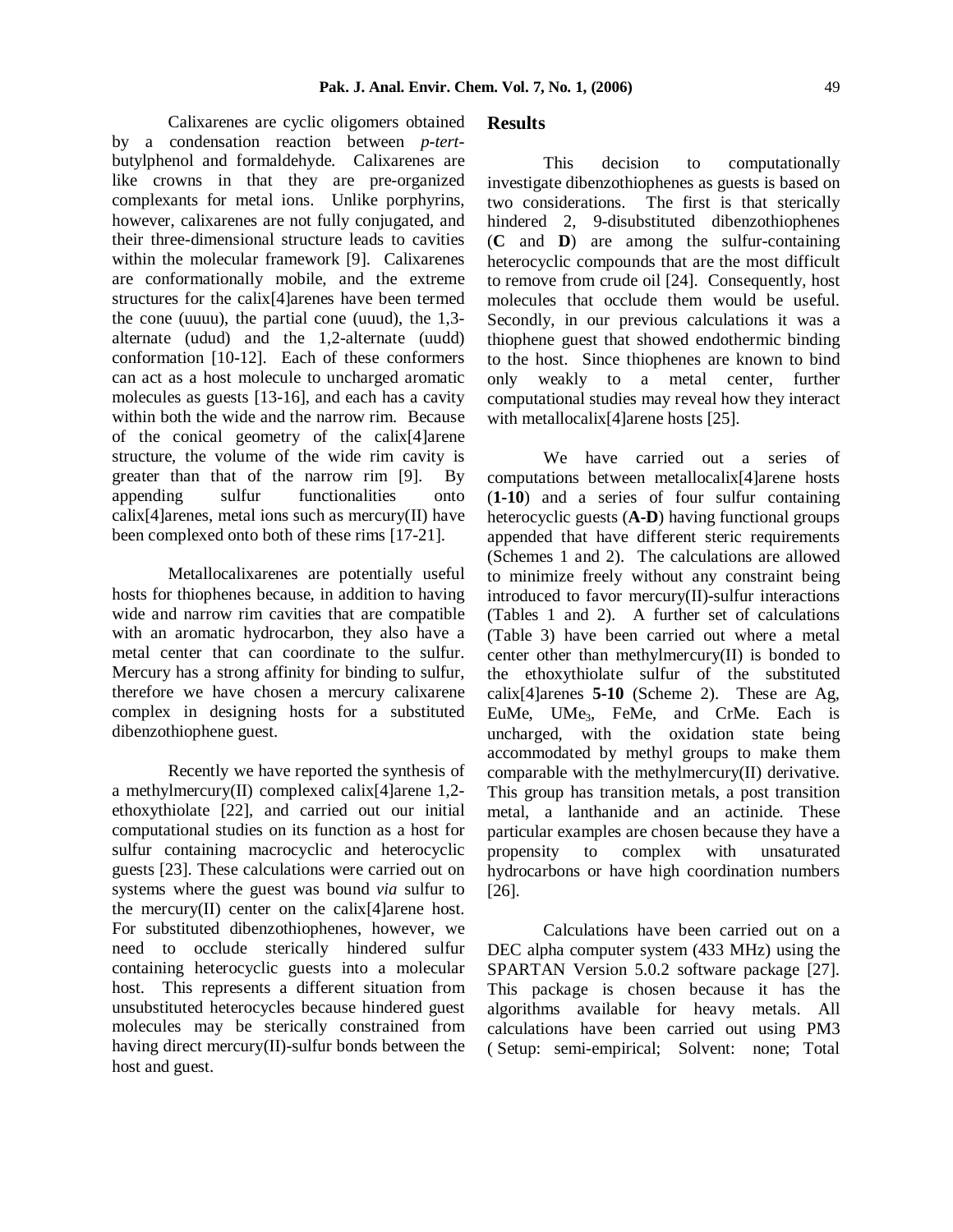

**1/2/3/4**  $R = CH_2CH_2SHgCH_3$ 

**Scheme 1. Representation of metallocalix[4]arene host in different conformations**



**Scheme 2. Representation of metallocalix[4]arenes (5-10) and a series of four sulfur containing heterocyclic guests (Dibenzothiophenes A-D).**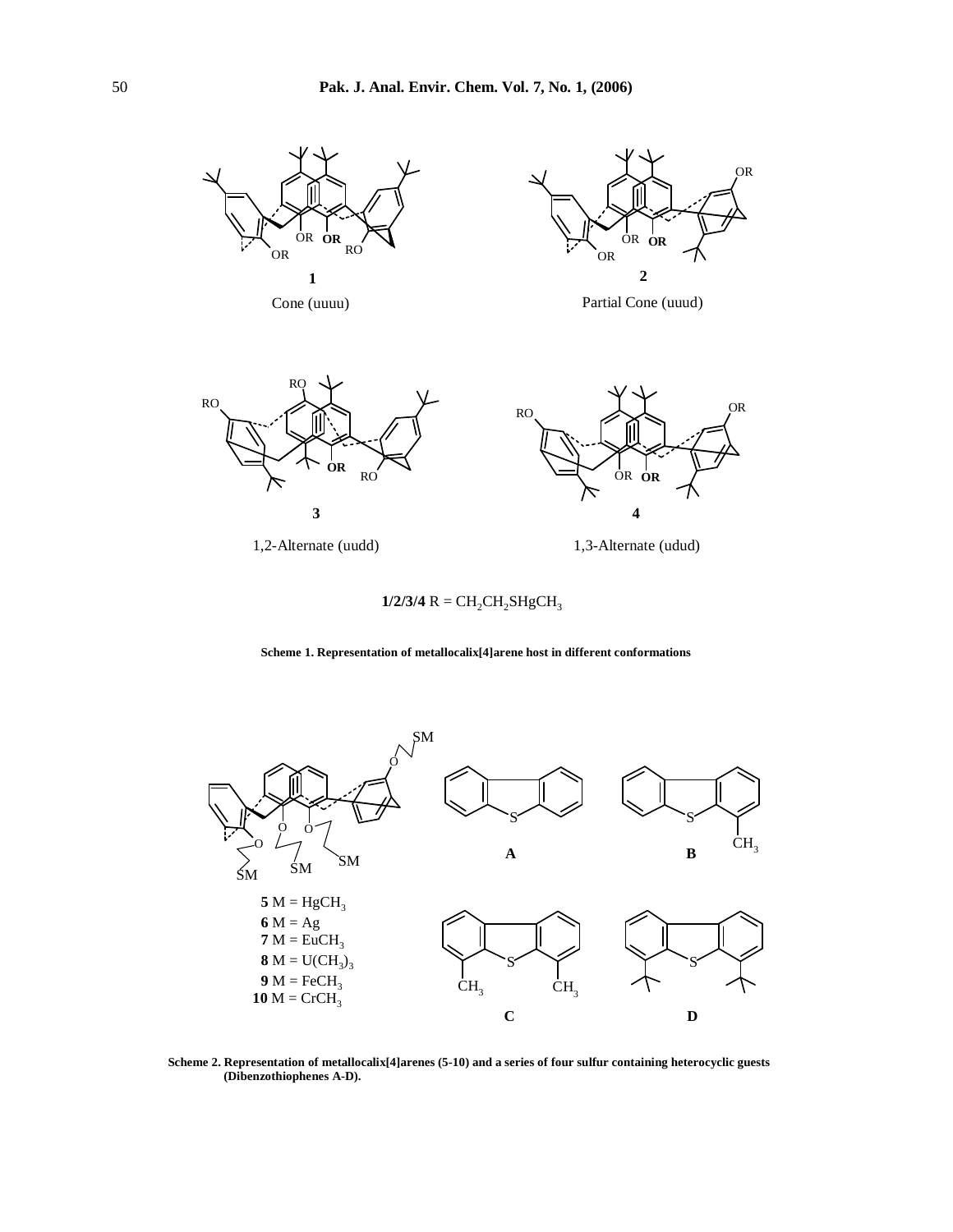charge: 0; Multiplicity: singlet; Geometry: Merck), mechanics (Force field: Merck), and Density Functional Theory (Theory: SVWN; Basis: DN; Multiplicity: singlet; Total charge: 0) geometry optimization. The semi-empirical molecular orbital (PM3) method is based on a simplified Hartree- Fock model. The method is chosen because it is successful for calculating equilibrium geometries.

**Table 1. Calculated Energies (PM3) <sup>a</sup> of the Metallocalix[4]arene (1-4) Hosts with Dibenzothiophene (A,B,C,D) Guests.**

| <b>Adduct</b> | S     | $\bf{B}$ | $\Delta E^{\rm b}$ | $L^{c}$ |
|---------------|-------|----------|--------------------|---------|
| 1/A           | 507.5 | 469.6    | 37.9               | 6.02    |
| 1/B           | 519.2 | 488.1    | 31.1               | 4.46    |
| 1/C           | 534.3 | 495.4    | 38.9               | 4.63    |
| 1/D           | 687.5 | 652.3    | 35.2               | 4.98    |
| 2/A           | 482.9 | 447.8    | 35.1               | 4.55    |
| 2/B           | 485.5 | 446.5    | 39.0               | 4.78    |
| 2/C           | 502.4 | 472.3    | 30.1               | 4.90    |
| 2/D           | 654.7 | 623.3    | 31.4               | 4.97    |
| 3/A           | 456.8 | 413.1    | 43.7               | 5.73    |
| 3/B           | 464.4 | 435.1    | 29.3               | 4.56    |
| 3/C           | 483.9 | 457.8    | 26.1               | 5.72    |
| 3/D           | 648.0 | 602.8    | 45.2               | 5.43    |
| 4/A           | 441.9 | 418.2    | 23.7               | 4.41    |
| 4/B           | 464.3 | 428.6    | 35.7               | 5.74    |
| 4/C           | 493.5 | 441.1    | 52.4               | 6.18    |
| 4/D           | 624.1 | 590.5    | 33.6               |         |

<sup>a</sup>Calculated Energies (PM3) of Separated (**S**); Bound (**B**); 1/4 adducts  $(\Delta E^b)$ ;

 ${}^b$ **AE** is in Kcal mol<sup>-1</sup>.

 ${}^b\mathbf{\Delta}E$  is in Kcal mol<sup>-1</sup>.<br><sup>c</sup>Calculated Bond Length Shortest Hg-S (**L**°) is in Å.

A limitation is that the method can be less successful for ground-state conformations and conformational energies in cyclic systems. The density functional theory (SVWN/DN) method performs as well or better than limiting Hartree- Fock models for calculating equilibrium geometries. This method is a useful one for larger molecules, and is a good compromise in terms of

computational time. A limitation is that heavy atom bond lengths are 0.2-0.3 Å shorter than experimental values. All reasonable conformations have been computationally searched before the one with the minimum energy was chosen. For the dibenzothiophenes (**A-D**), where there is little conformational flexibility, the energy minimum is quickly and reproducibly obtained by convergence. For the metallocalixarenes (**1-10**), however, more structural variations are possible. The primary conformation (uuuu etc) is determined by the initially chosen conformational representation of the calixarene structure, and the convergence minimum for that particular structural variation is then obtained. Usually the energy minimum is obtained for this predetermined primary conformation, and there is no crossover into the other conformations. The analogous energy minima for the other three conformations are similarly obtained. After the four separated dibenzothiophene and metallocalixarene combinations have been reproducibly minimized in energy, the graphical representation is modified to place the guest molecule (dibenzothiophene) in close proximity to the host (metallocalixarene). Upon commencing the minimization routine the guest molecule either moves away from the host cavity or it is attracted into it. In the latter case, the energy of the host-guest pair is lower than the separate entities.

**Table 2. Calculated Energy changes (PM3) of the 1/1 Host-Guest Adducts of Metallocalix[4]arenes (1-4) with Sterically Hindered Dibenzothiophenes (C and D).**

 $*^{\ast} \Delta E$  is in Kcal mol<sup>-1</sup>.

The 1/1 (host/guest) adducts have all been investigated in this manner. In no case did we find an attractive interaction when we placed the dibenzothiophene in the vicinity of the wide calixarene rim. The computational energies and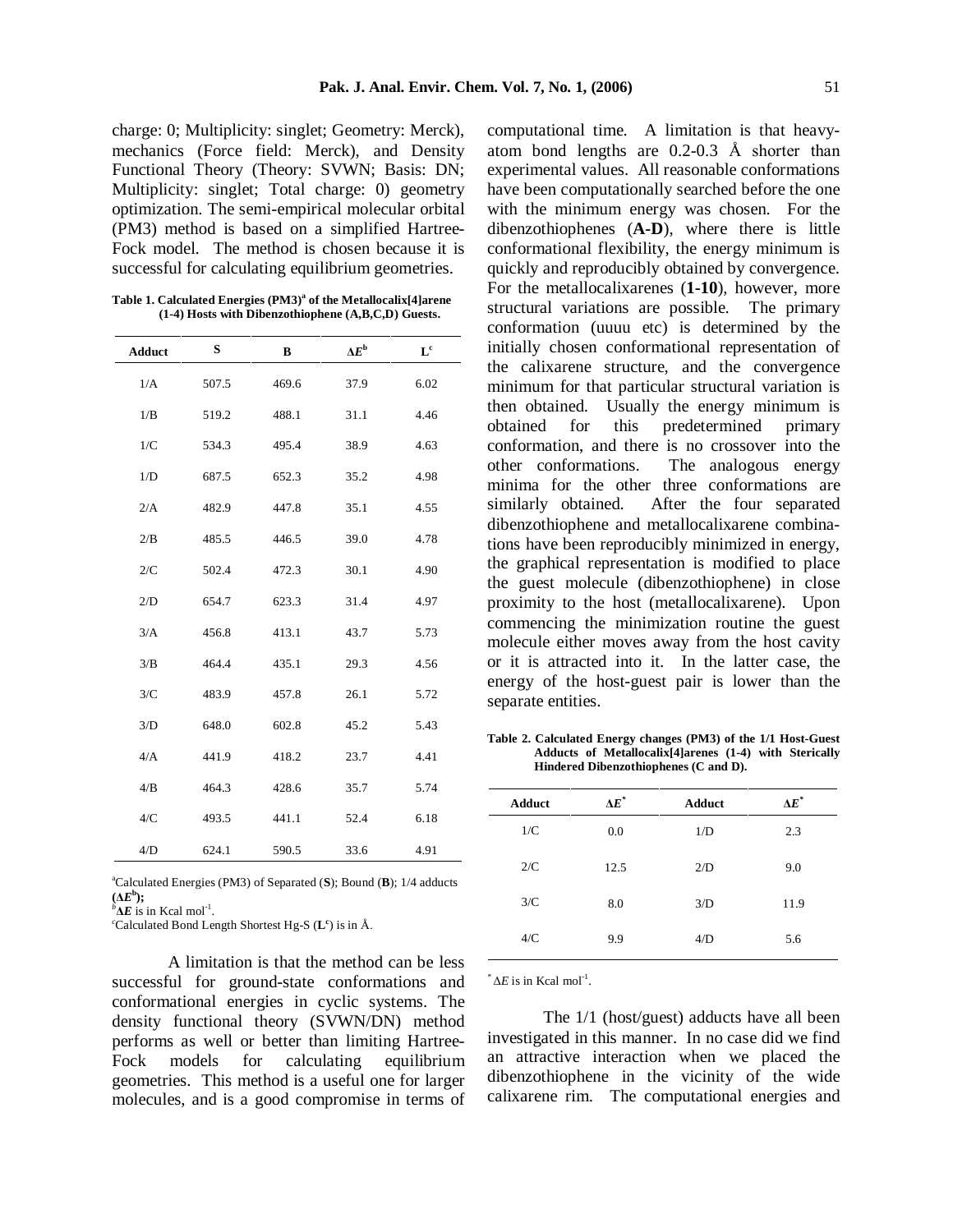intermolecular separations for the host-guest systems that we have calculated are collected in Tables 1-3. Pair-wise calculations have been made for both the bound and unbound combinations among these compounds, and calculations have been carried out with both one (Table 2) and four (Table 1) dibenzothiophenes associated with the methylmercury(II) substituted calix[4]arene. For comparison, calculations have also been carried out on hypothetical derivatives having metals other than mercury(II) appended to the thiolate sulfur (Table 3). In each calculation the energy minimum is sought for each system investigated.

In our previous publication [23] we reported on calculations with both 1/4 and 1/1 ratios of the methylmercury(II) complexed calix[4]arene to an unsubstituted thiophene. In that study we observed an energy lowering  $\angle \Delta E$  when the four thiophenes were brought into close contact with the calix<sup>[4]</sup>arene. We have now extended this study to dibenzothiophene (**A**) and its sterically hindered derivatives (**B**-**D**). Furthermore, we have also investigated all four conformations of the metallocalix[4]arene (**1**-**4**).

In our previous publication we assumed that the host-guest interaction was between the mercury atom of the host and the sulfur atom of the guest, although thiophene sulfur does not have an electron pair available for coordination to a metal. With sterically hindered dibenzothiophenes (**B**-**D**), mercury(II)-sulfur interactions are even less likely, so we have investigated further the source of the host-guest interaction.

Table 3. Calculated Energies and Bond Distances in 1/1 Host-Guest Adducts of Metallocalix[4] arenes (5-10) and Dibenzothiophene (A).

| Host             | $\Delta \boldsymbol{E}^*$<br>(PM3) | $\Delta \boldsymbol{E}^*$<br>(Mech) | $\Delta \boldsymbol{E}^*$<br>(DFT) | $\mathbf{(Ph\text{-}Ph)}^*_{\min}$<br>(PM3) | $(Ph-Ph)^*_{min}$<br>(Mech) | $\mathbf{M}\text{-}\mathbf{S}^*$<br>(PM3) | $\mathbf{M}\text{-}\mathbf{S}^*$<br>(Mech) |
|------------------|------------------------------------|-------------------------------------|------------------------------------|---------------------------------------------|-----------------------------|-------------------------------------------|--------------------------------------------|
| 5                | 19.79                              | 11.89                               | 14.11                              | 4.75                                        | 4.74                        | 5.89, 17.06,<br>5.82, 5.34                | 5.87, 17.10,<br>5.80, 5.31                 |
| $\boldsymbol{6}$ |                                    | 13.62                               | 13.28                              |                                             | 4.63                        |                                           | 17.46, 5.59,<br>6.25, 5.74                 |
| $\overline{7}$   | $- - - -$                          | 13.86                               | 17.74                              |                                             | 4.71                        |                                           | 17.53,<br>13.70, 6.05,<br>5.51             |
| $\bf 8$          | ----                               | 17.57                               | 13.36                              |                                             | 5.05                        |                                           | 15.55, 6.28,<br>5.60, 8.92                 |
| 9                | 22.71                              | 22.71                               | 21.58                              | 4.48                                        | 4.47                        | 16.79, 6.19,<br>4.60, 5.84                | 16.77, 6.19,<br>5.64, 5.84                 |
| 10               | 17.45                              | 16.88                               | 7.18                               | 5.20                                        | 5.09                        | 5.56, 14.21,<br>6.54, 12.09               | 5.55, 16.38,<br>5.51, 12.11                |

 $*$  Distances Ph-Ph and M-S are in Å and  $\Delta E$  is in Kcal mol<sup>-1</sup>.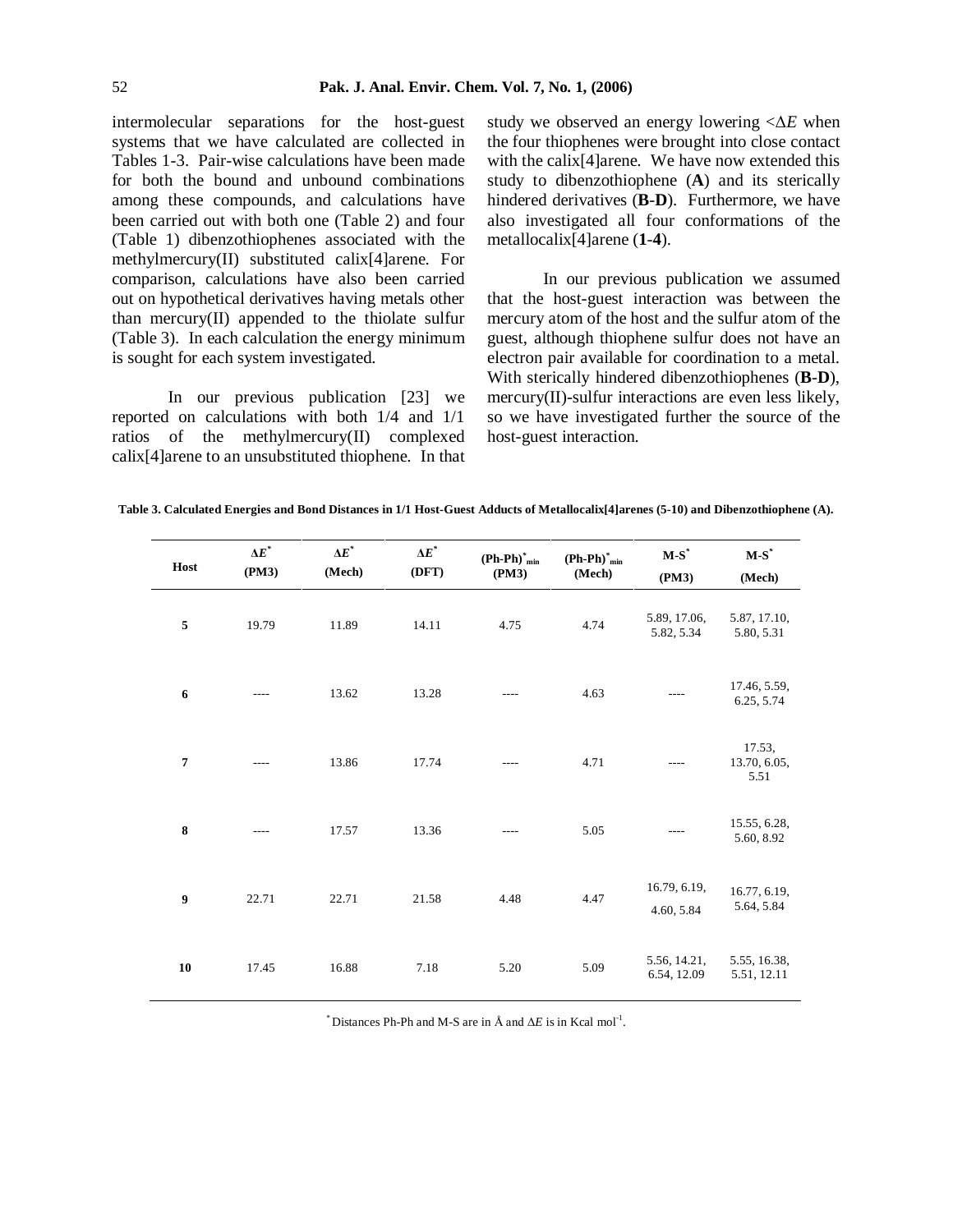## **Discussion**

The computational energy data are collected in Tables 1-3. The data in Table 1 are for the methylmercury(II) complex in each of the four different conformations (uuuu, uuud, uudd, udud), and the four different dibenzothiophenes (**A-D**). These calculations using PM3 have been carried out with the methylmercury(II) complex and the dibenzothiophene in a 1/4 ratio. This 1/4 ratio corresponds to one dibenzothiophene molecule for each of the four methylmercury(II) centers in the complex. These calculations show there is an exothermic interaction (positive  $\Delta$ ) between the host and guest, even for the most sterically for hindered benzothiophene (**D**) having *tert*-butyl groups in the 2,9-positions. Thus in each case, the adducts have lower computational energies than do the separated pairs. The energy differences  $\Delta E$ show no significant discrimination between the groups of dibenzothiophenes (**A-D**) investigated. Column L in Table 1 lists the shortest distance between a mercury(II) and the dibenzothiophene sulfur in each minimized structure. In no case did we find that a sulfur of a dibenzothiophene guest is close enough to a mercury atom  $(L, 3.5 \text{ Å})$  to have any interaction. Apparently the positive values for  $\Delta E$  are not the result of any mercury(II)-sulfur interactions between the host and guest, even for the sterically unhindered dibenzothiophene (**A)**. This result is in agreement with experimental observations that thiophene only weakly than attracted by the w<br>complexes with metals [25] unfavorable energies. complexes with metals [25].

In our previous calculations [23] with thiophene as the guest we found that although there was a positive interaction *AE* between the host and guest when they were in a 1/4 ratio, there was not when the ratio was  $1/1$ . We suggested that this difference could be a consequence of favorable guest-guest interactions in the former case.

In order to eliminate the possibility that positive values of  $\Delta E$  are a result of guest-guest interactions, we have further investigated the most sterically hindered guests **C** and **D** in a 1/1 ratio of host to guest. In Table 2 are collected these potential energy data. Again, no steric discrimination is discernible. Both **C** and **D** give similar values for  $\Delta E$  with all four conformers (**1-4**). The most disfavored conformation for host guest formation, however, is the cone (**1**). This is not an unexpected result because the cone conformation places the most restrictions on the guest molecule in terms of how it can fit into the cavity. There is no obvious explanation, however, why the value of  $\Delta E$  is larger for the more sterically hindered combination **3**/**D** than it is for **3**/**C.**

In order to try and better understand the host-guest interactions in these combinations we have minimized the steric interactions. In Table 3 are collected the computational energy differences  $1/1$  host-guest adducts between the dibenzothiophene **A** and an analogous calix[4]arene host having hydrogens rather than *tert*-butyl groups in the *para*-positions. The elimination of the sterically bulky *tert*-butyl groups on the wide rim of the calix[4]arene potentially allows for host-guest formation to occur in either the wide or narrow rim cavities. Also, in order to determine whether host-guest formation is uniquely due to the methylmercury(II) substituent, we have carried out calculations with different metal centers. We have therefore concentrated our host-guest formation studies only between **A** and the partial cone (uuud) conformer of all the metallocalix<sup>[4]</sup>arenes (5-10). In each case for  $M =$  $HgCH<sub>3</sub>$ , Ag, EuCH<sub>3</sub>, U(CH<sub>3</sub>)<sub>3</sub>, FeCH<sub>3</sub>, and CrCH<sub>3</sub>, the guest dibenzothiophene (**A**) is repelled rather than attracted by the wide rim cavity, resulting is By contrast, favorable energies are observed for the narrow rim, and the dibenzothiophene guest is encapsulated within the minimized structure. This result is reflected in positive values for  $\Delta E$  (Table 3). Again there is no close interaction between the sulfur of the dibenzothiophene guest and the metal center  $(M-S)$ <br>of the calix[4]arene host. The shortest such of the calix $[4]$ arene host. separation is 4.60 Å. Because there is a possibility that the positive  $\Delta E$  values result from a host-guest attraction that involves  $\pi$ - $\pi$  interactions between phenyl groups on the host and guest, we have computationally estimated the distances between the centers of the phenyl groups of the metallocalixarene host and the guest **A** in each minimized structure. Since there are four phenyl groups on the host that can interact with the pair of phenyl groups of **A** that is now in the cavity, it is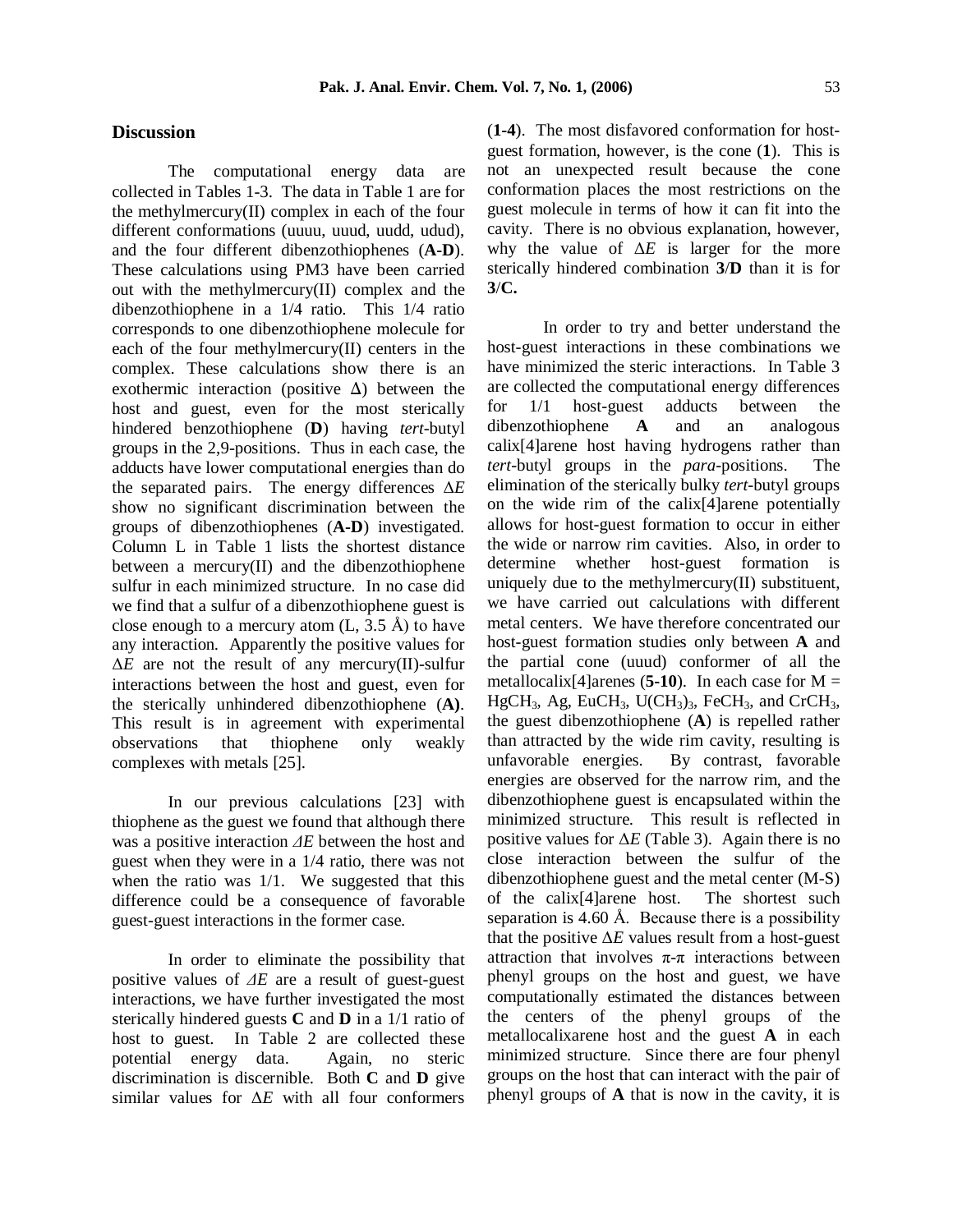necessary to determine eight phenyl-phenyl separations for each host-guest adduct. Since many of these phenyl-phenyl separations are too large to be significant we are only reporting the shortest one in each case, because this will be the formation. best indicator as to whether these phenyl-phenyl interactions may play a role in host-guest adduct formation. The shortest of these distances range from 4.48 for  $M = FeCH_3$ , to 5.25 Å for  $M =$ EuCH3. With **A** interacting with the host through a phenyl group, the sulfur atom of **A** approaches a distance to the metal M somewhat longer. We recognize that these distances are long, and that none of them are sufficiently short that they can make a dominant contribution to the host-guest attraction. Instead, the overall attraction appears to be the sum of several very weak forces. The metal-sulfur (M-S) distances in Table 3 show two types of host-guest formation. For  $M = HgCH_3$ ,  $U(CH<sub>3</sub>)<sub>3</sub>$ , and FeCH<sub>3</sub> there are three short and one long distance, but for  $M = EuCH_3$  and CrCH<sub>3</sub> there are two short and two long distances. For  $M = Ag$ both types are observed depending on the National computational method used. At least one long distance is to be expected, because the partial cone conformation places one metal center a long distance away from the narrow rim cavity. For cases with three short distances the guest sulfur is close to being equidistant from the three metals, but for those with only two short distances, the sulfur is only symmetrically close to two metals. The energy differences between these two idealized conformations is small, which is reflected in PM3 and mechanics giving different answers in one case, and in the case of  $M = U(CH_3)_3$  which 3. has an intermediate conformation for the host guest complex. We recognize that in molecules of this size and complexity with heavy metals present there are many possible conformations, so we only consider large differences in energy as being significant, and we make no attempt to rationalize small energy differences.

## **Conclusion**

The study emphasized here elaborates the importance of computational methodology in constructing model host molecules for targeted 8. guest species. The calculations made show that there is a weak interaction between metallocalixarene hosts and dibenzothiophene

guests. Metal-sulfur interactions make minimal contribution to the energies of attraction. The presence of sterically bulky substituents on the dibenzothiophene does not inhibit host-guest formation. Host-guest formation preferentially occurs at the narrow rim of the calix[4]arene host, which is the one having the greatest volume and conformational flexibility. However, the factors other than metal-sulfur interactions may also help in designing a host molecule for the removal of sulfur containing pollutants from oil based fuels. These results suggest that metallocalixarenes may be useful hosts for trapping dibenzothiophenes, even when complexation with the sulfur atom is sterically blocked.

#### **Acknowledgments**

We thank the Robert A. Welch Foundation (Grant number 1725) for support of this research. We thank Gregory Gellene and Fred Koch for many useful suggestions. We also thank the Science Foundation International Programs for support.

#### **References**

- 1. Presented in part in 2002 at the  $223<sup>rd</sup>$ National ACS Meeting in Orlando, Florida, USA, and at the  $16^{t\overline{h}}$  National Chemistry Conference at Selçuk University in Konya, Turkey.
- 2. M. V. Landau, D. Berger, M. Herskovitz, *J. Catal*., 159 (1996) 236.
- 3. D. A. Vicic, W. D. Jones, *Organometallics*, 17 (1998) 3411.
- 4. W. D. Jones, D. Vicic, R. Chin, J. H. Roache, A. Myers, *Polyhedron*, 16 (1997) 3115.
- 5. T. Onaka, M. Kobayashi, Y. Ishii, J. Konishi, K. Maruhashi, *J. Biosci. Bioeng*., 92 (2001) 80.
- 6. H. Zhao, S. Xia, P. Ma, *J. Chem. Tech & Biotech*., 80 (2005) 1089.
- 7. D. M. Roundhill, *Extraction of Metals from Soils and Waters*, Plenum Press, New York, (2001) Chapter 13.
- 8. F. Cadogan, K. Nolan, D. Diamond in *Calixarenes 2001*, Z. Asfari, V. Bˆhmer, J. McB. Harrowfield, J. Vicens: (eds.), Kluwer Academic, Dordrecht, (2001) Chapter 34.